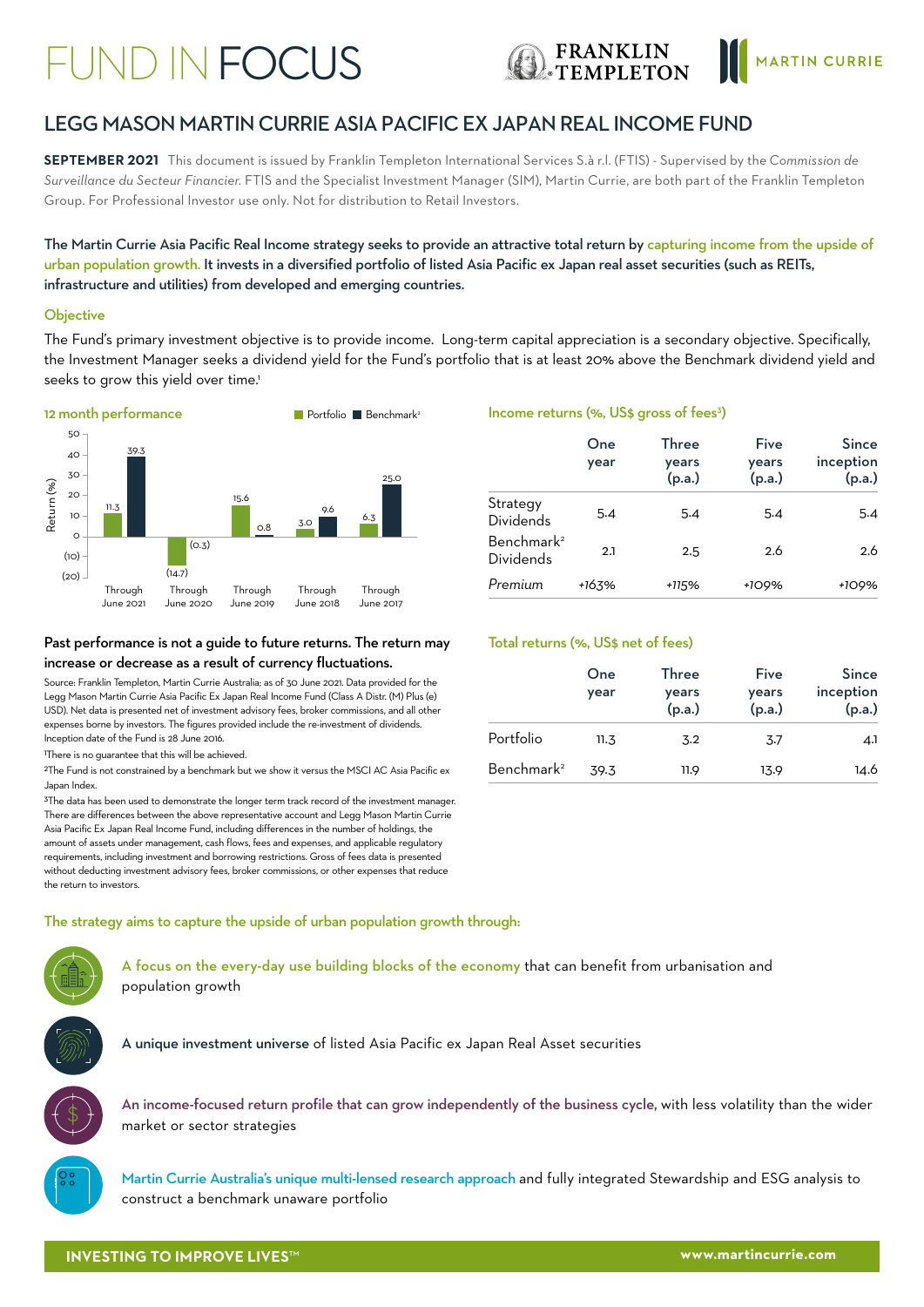## Portfolio

#### Top 10 holdings

#### Hong Kong: 15% ■ China: 8% Australia: 36% India: 12% Singapore: 12% New Zealand: 5% Malaysia: 4% **Thailand:** 4% Cash & Equiv: 0.5% Philippines: 2% Sector allocation Utilities: 38% Communications: 2% Real Estate: 46% Industrials: 10% Other: 4% Cash & Equiv: 0.5% Stock Weight (%) Forward Yield %\* Guangdong Investment 5.9 5.6 Ausnet Services 5.5 CLP Holdings 4.7 4.2 Digital Telecommunications 4.4 4 8.3 Embassy Office REIT 4.4 6.8 Powergrid 6.1 Link REIT 4.3 4.3 Charter Hall Retail 6.7 NHPC 3.9 6.2 Vicinity Centres 3.6 3.6 7.0

## The information provided should not be considered a recommendation to purchase or sell any particular security. It should not be assumed that any of the security transactions discussed here were, or will prove to be, profitable.

Source: Martin Currie as of 30 June 2021. Data calculated for the Legg Mason Martin Currie Asia Pacific ex Japan Real Income Fund.

\*\*Next 12 Months (NTM) Income yield is calculated using the weighted average of broker consensus forecasts of each portfolio holding – because of this, the returns quoted are estimated figures and are therefore not guaranteed.

## Asia Pacific Real Income Team

Martin Currie's suite of Real Income strategies are managed by the experienced MCA Real Asset team.

Our Real Asset specialists gain significant benefit from close collaboration within the broader, well-resourced and experienced MCA investment team as well as the broader Martin Currie Global investment floor.

| Team<br>member            | Industry<br>experience | Role in<br>strategy                                                                                    |
|---------------------------|------------------------|--------------------------------------------------------------------------------------------------------|
| Andrew Chambers           | 26 years               | Lead Portfolio Manager<br>Research: Australian<br>and NZ listed property,<br>utilities, infrastructure |
| Daniel Fitzgerald,<br>CFA | 21 years               | Co-Portfolio Manager<br>Research: Global<br>Real Assets                                                |
| Ashton Reid, CFA          | 30 years               | Portfolio Manager<br>Research: Australian<br>listed property                                           |
| Raven Vi                  | 5 years                | <b>Associate Analyst</b><br>Research: Global<br><b>Real Assets</b>                                     |

#### Risk and reward profile

| Lower risk $\epsilon$ |                          |  |                           |  |  | $\geq$ Higher risk |
|-----------------------|--------------------------|--|---------------------------|--|--|--------------------|
|                       | Potentially lower reward |  | Potentially higher reward |  |  |                    |

Source: Style Research and Franklin Templeton, as of 30 June 2021. Data provided for Class A USD Distr. M Plus (e)

#### Key information

| Total net assets                 | USD 27.5 million                                                       |
|----------------------------------|------------------------------------------------------------------------|
| Number of Holdings               | 36                                                                     |
| Distribution Yield (net of fees) | $3.46\%$ <sup>*</sup>                                                  |
| Forward Yield (gross)            | 5.70%**                                                                |
| Inception Date                   | 28 June 2016                                                           |
| Investment Universe              | Asia ex Japan listed real asset<br>securities/ All-cap                 |
| Sector limits                    | Absolute max 60% of NAV to<br>REITs and property related<br>securities |
| Security limits                  | Absolute max 10% of NAV                                                |
| Regional limits                  | Absolute max 50% NAV to<br>Australia/New Zealand                       |

Country/Region allocation

\*Class A USD Distr. M Plus (e) - Distribution yield (net) is determined by taking the latest distribution of the share class divided by the NAV, as of the ex-date of the distribution, and then annualised. Investors may be subject to tax on distributions

\*\*Based on a representative account. Next 12 Months (NTM) Income yield is calculated using the weighted average of broker consensus forecasts of each portfolio holding – because of this, the returns quoted are estimated figures and are therefore not guaranteed.

| Share class                | Annual<br>management<br>charge | Minimum<br>investment | ISIN                |
|----------------------------|--------------------------------|-----------------------|---------------------|
| A USD Distr.<br>M Plus (e) | 2.00%                          | US\$1,000             | IEOOBDF19Q73        |
| D USD Distr.<br>M Plus     | 1.60%                          | US\$750,000           | IEOOBLGM6421        |
| PR USD Acc.                | 0.90%                          | US\$15,000,000        | IEOOBYTILP37        |
| S USD Acc.                 | O.59%                          | US\$50,000,000        | IEOOBLDGC943        |
| X USD Acc.                 | 1.25%                          | US\$1.000             | <b>IEOOBYTILF39</b> |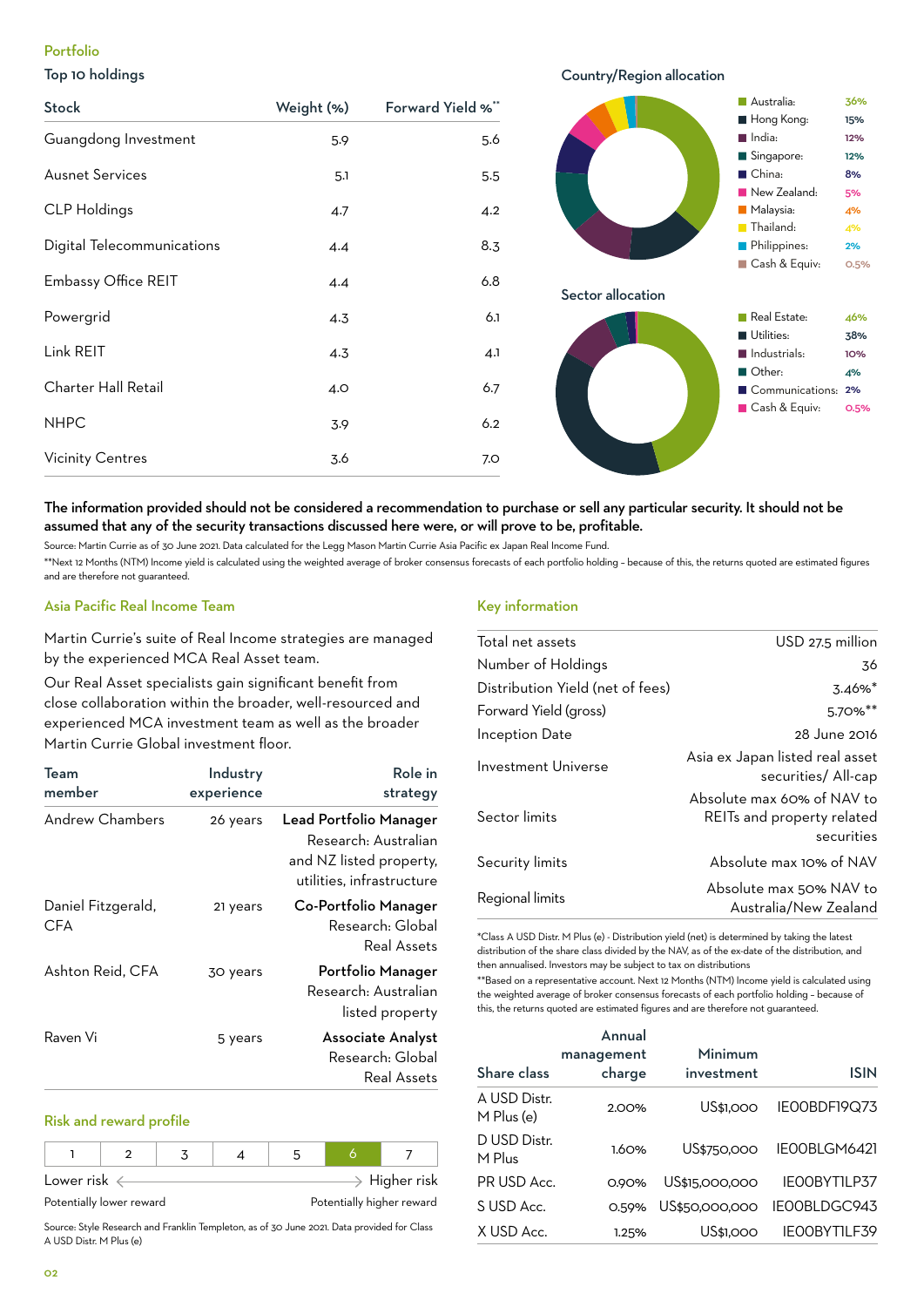# IMPORTANT INFORMATION

#### Fund risks

### Legg Mason Martin Currie Asia Pacific ex Japan Real Income Fund

#### Investor's attention is drawn to the following fund risks:

Investment in company shares: The fund invests in shares of companies, and the value of these shares can be negatively affected by changes in the company, its industry or the economy in which it operates.

Geographical focus: This fund invests primarily in Asia, which means that it is more sensitive to local economic, market, political or regulatory events in Asia, and will be more affected by these events than other funds that invest in a broader range of regions.

Emerging markets investment: The fund may invest in the markets of countries which are smaller, less developed and regulated, and more volatile than the markets of more developed countries.

Real Estate Investment Trusts: Investment in REITs poses similar risks as investing directly in real estate, including changing values, tax rules and other laws. The value of investments in REITs and the level of cash flow generated for distributions to investors may be affected by defaults by borrowers and tenants.

Australian trusts: Infrastructure trusts finance, construct, own, operate and maintain different infrastructure projects, such as roads, bridges and railways. Utility trusts finance, construct, own, operate and maintain different utility projects, such as water systems and telecommunication projects. Investment in Australian Trusts may fluctuate in value resulting from issues relating to an individual trust or its management, its industry, general and local economic conditions, changes in tax rules or other laws affecting the investments, investor sentiment and fluctuations in interest rates

Investment in China: The fund invests in China and is subject to the risk of significant change in political, social or economic policy in China, which may negatively affect the value of such investments.

Concentrated fund: The fund invests in fewer companies than other funds which invest in shares usually do. This means that the fund does not spread its risk as widely as other funds and will therefore be affected more if an individual company has significant losses.

Fund currency: Changes in exchange rates between the currencies of investments held by the fund and the fund's base currency may negatively affect the value of an investment and any income received from it.

Derivatives: The use of derivatives can result in greater fluctuations of the fund's value and may cause the fund to lose as much as or more than the amount invested.

Fund operations: The fund is subject to the risk of loss resulting from inadequate or failed internal processes, people or systems or those of third parties such as those responsible for the custody of its assets, especially to the extent that it invests in developing countries.

Charges from capital: Fees and expenses of this share class may be charged to the capital of the share class rather than its income. This policy will result in an increase in income available for distribution to investors. However, this will forego some of the capital that the share class has available for future investment and potential growth.

All Information as of 30 June 2021, unless otherwise stated. This document is based on an update from Martin Currie, a subsidiary of Franklin Templeton. The views expressed are opinions of the Portfolio Management team as of the date of this material and are subject to change based on market and other conditions without notice and may differ from other investment professionals or from those of the firm as a whole.

This material is intended to be of general interest only and should not be construed as individual investment advice or a recommendation or solicitation to buy, sell or hold any security, or fund, or to adopt any investment strategy. It does not constitute legal or tax advice. The information provided in this material is not intended as a complete analysis of every material fact regarding any country, region or market.

This is a sub-fund of Legg Mason Global Funds plc ('LMGF'). LMGF is an open-ended investment company with variable capital, organised as an undertaking for collective investment in transferable securities ('UCITS'). LMGF is authorised in Ireland by the Central Bank of Ireland. Information has been prepared from sources believed reliable. It is not guaranteed in any way by any Franklin Resources, Inc. company or affiliate (together 'Franklin Templeton'). Before investing you should read the application form Prospectus and KIID. The fund documents may be obtained free of charge in English, French, German, Italian and Spanish from LMGF's registered office at Riverside Two, Sir John Rogerson's Quay, Grand Canal Dock, Dublin 2, Ireland, from LMGF's administrator, BNY Mellon Fund Services (Ireland) Limited, or please visit www.franklinresources.com to be directed to your local Franklin Templeton website. In addition, a summary of investor rights is available from summary-of-investor-rights.pdf

The sub-funds of LMGF are notified for marketing in multiple EU Member States under the UCITS Directive. LMGF can terminate such notifications for any share class and/or subfund at any time by using the process contained in Article 93a of the UCITS Directive. Individual securities are examples only and are not recommendations to buy or sell an investment. Opinions expressed are subject to change without notice and do not consider the needs of investors.

(franklintempleton.lu). The summary is available in English.